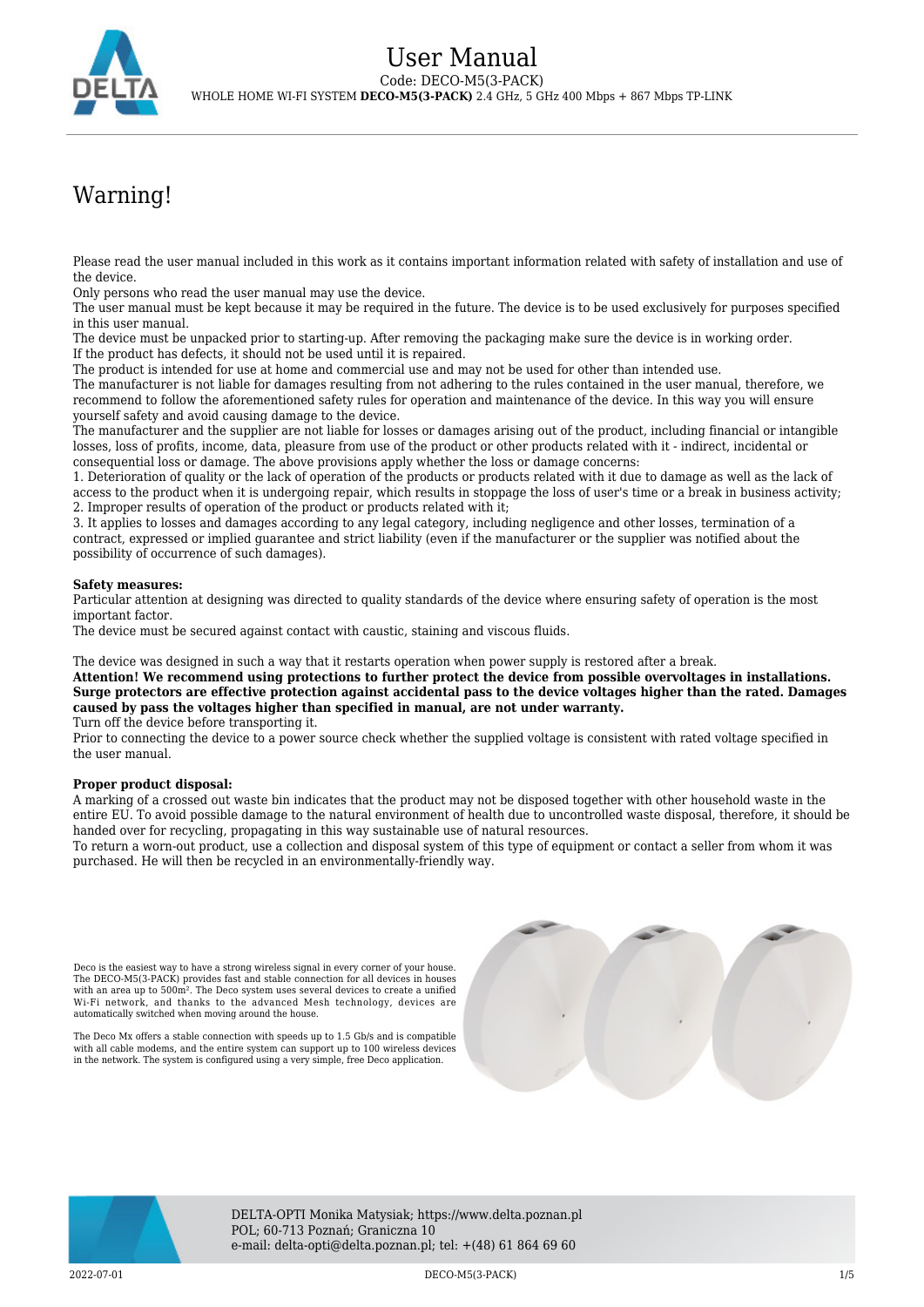

## User Manual Code: DECO-M5(3-PACK) WHOLE HOME WI-FI SYSTEM **DECO-M5(3-PACK)** 2.4 GHz, 5 GHz 400 Mbps + 867 Mbps TP-LINK

| Number of devices included:    | 3 pcs                                                                                                                                                                                                                                                                                                                                                                                                                                                                                                                                                                                                                                                  |
|--------------------------------|--------------------------------------------------------------------------------------------------------------------------------------------------------------------------------------------------------------------------------------------------------------------------------------------------------------------------------------------------------------------------------------------------------------------------------------------------------------------------------------------------------------------------------------------------------------------------------------------------------------------------------------------------------|
| Frequency range:               | 2.4 GHz, 5 GHz                                                                                                                                                                                                                                                                                                                                                                                                                                                                                                                                                                                                                                         |
| Antenna type:                  | 4 x Omnidirectional antenna - embedded                                                                                                                                                                                                                                                                                                                                                                                                                                                                                                                                                                                                                 |
| Standards:                     | IEEE 802.11 b/g/n @ 2.4 GHz<br>IEEE 802.11 a/n/ac @ 5 GHz                                                                                                                                                                                                                                                                                                                                                                                                                                                                                                                                                                                              |
| Baud rates:                    | $400$ Mbps + $867$ Mbps                                                                                                                                                                                                                                                                                                                                                                                                                                                                                                                                                                                                                                |
| LAN ports:                     | 2 x 10/100/1000 Mbps                                                                                                                                                                                                                                                                                                                                                                                                                                                                                                                                                                                                                                   |
| LED indicators:                | ✓                                                                                                                                                                                                                                                                                                                                                                                                                                                                                                                                                                                                                                                      |
| DDNS:                          | ✓                                                                                                                                                                                                                                                                                                                                                                                                                                                                                                                                                                                                                                                      |
| DHCP server:                   | ✓                                                                                                                                                                                                                                                                                                                                                                                                                                                                                                                                                                                                                                                      |
| Firmware update:               | Automatic                                                                                                                                                                                                                                                                                                                                                                                                                                                                                                                                                                                                                                              |
| Protections:                   | WEP 64/128-bit, WPA/WPA2, WPA-PSK/WPA2-PSK<br>DoS attacks protection, SPI network firewall, domain filtering, IP and MAC filtering,<br>IP and MAC binding                                                                                                                                                                                                                                                                                                                                                                                                                                                                                              |
| Management interface:          | Web browser, TP-LINK Tether                                                                                                                                                                                                                                                                                                                                                                                                                                                                                                                                                                                                                            |
| Transmitter power:             | max. 20 dBm @ 2.4 GHz<br>max. 23 dBm @ 5 GHz                                                                                                                                                                                                                                                                                                                                                                                                                                                                                                                                                                                                           |
| Power supply:                  | 12 V DC / 1.2 A (power adapter included)                                                                                                                                                                                                                                                                                                                                                                                                                                                                                                                                                                                                               |
| Main features:                 | • The Deco Mx offers a stable connection with speeds up to 1.5 Gb/s and is<br>compatible with all cable modems, and the entire system can support up to 100<br>wireless devices in the network<br>• TP-Link Mesh technology: MU-MIMO, Automatic route selection, AP control,<br>Bandwidth control, Beamforming<br>• Port forwarding<br>$\cdot$ IPv4/IPv6<br>• Guest Network - a separate and secure network for guests<br>$\cdot$ Black list<br>• Firewall<br>• WMM (Wi-Fi Multimedia)<br>• Internet access filtering<br>· Access control, parental control<br>• Remote management<br>• Static / dynamic routing<br>• Wireless transmission statistics |
| System requirements:           | · Android 4.3 or newer<br>• iOS 8.0 or newer<br>• Bluetooth 4.0 or newer                                                                                                                                                                                                                                                                                                                                                                                                                                                                                                                                                                               |
| Operation temp:                | 0 °C  40 °C                                                                                                                                                                                                                                                                                                                                                                                                                                                                                                                                                                                                                                            |
| Permissible relative humidity: | 10 %  90 % (non-condensing)                                                                                                                                                                                                                                                                                                                                                                                                                                                                                                                                                                                                                            |
| Weight:                        | $0.22$ kg                                                                                                                                                                                                                                                                                                                                                                                                                                                                                                                                                                                                                                              |
| Dimensions:                    | Ø 120 x 37 mm                                                                                                                                                                                                                                                                                                                                                                                                                                                                                                                                                                                                                                          |
| Manufacturer / Brand:          | TP-LINK                                                                                                                                                                                                                                                                                                                                                                                                                                                                                                                                                                                                                                                |
| Guarantee:                     | 3 years                                                                                                                                                                                                                                                                                                                                                                                                                                                                                                                                                                                                                                                |

Top view:

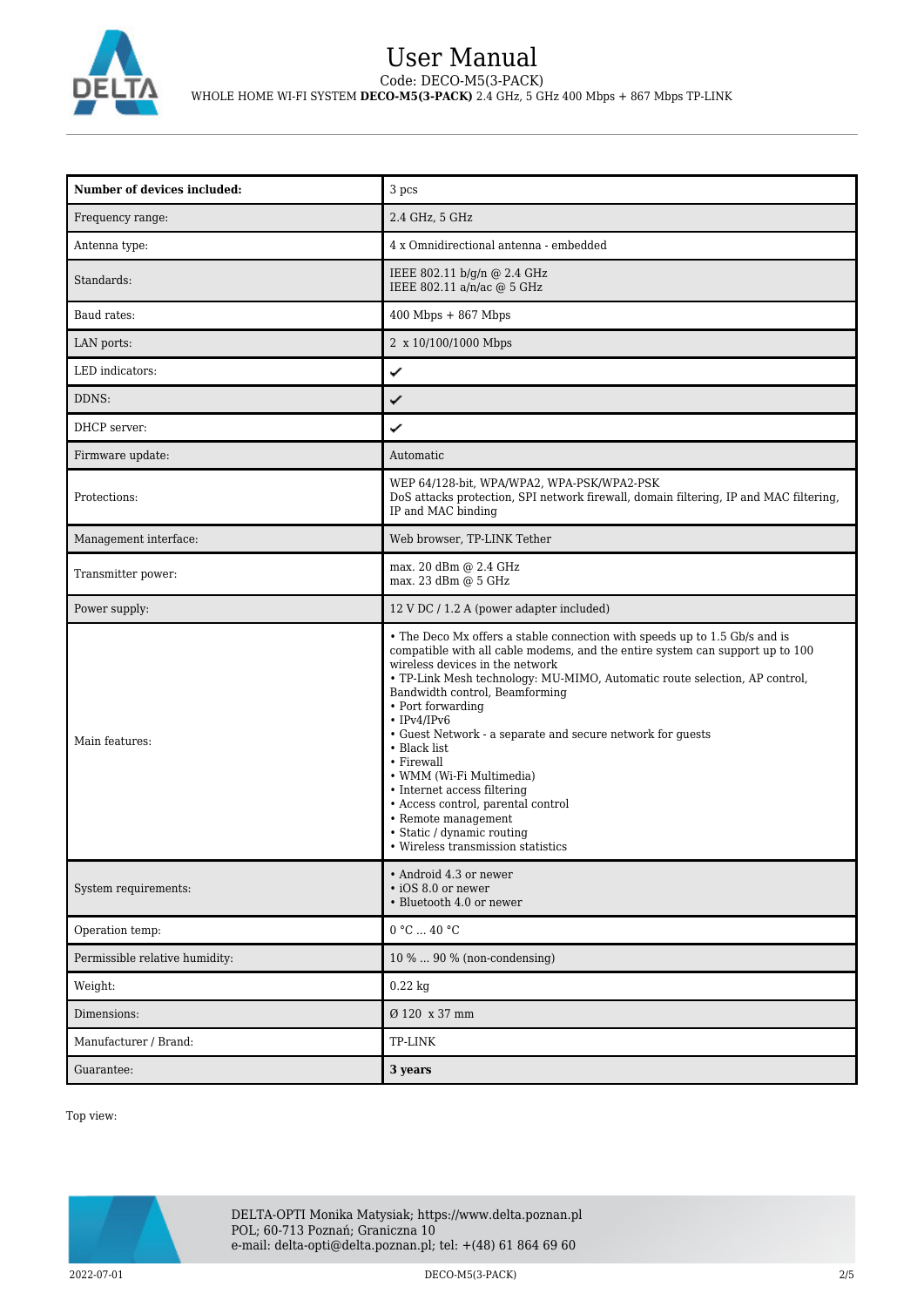



Device connectors:



Bottom view:

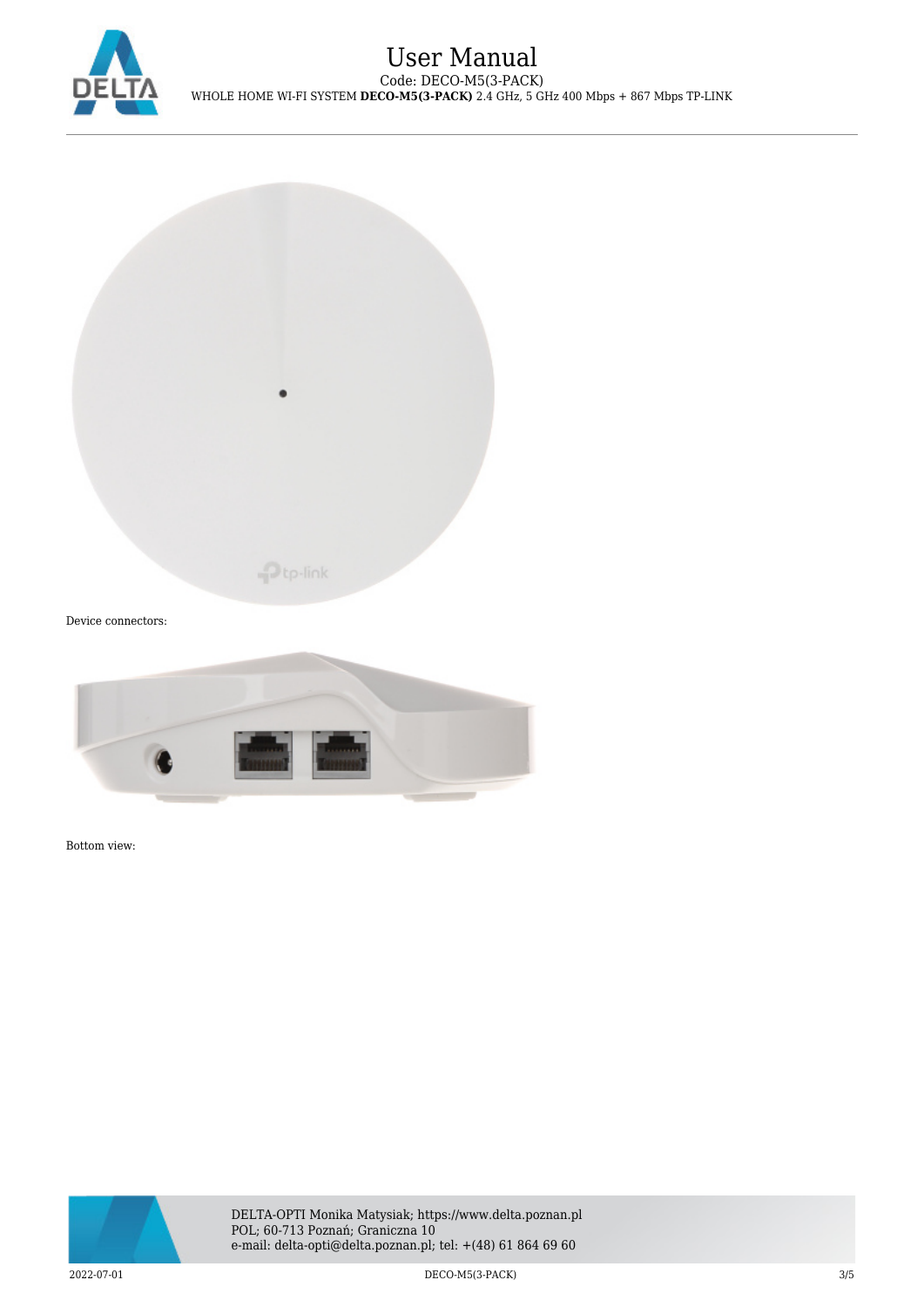



Schematic diagram:



DELTA-OPTI Monika Matysiak; https://www.delta.poznan.pl POL; 60-713 Poznań; Graniczna 10 e-mail: delta-opti@delta.poznan.pl; tel: +(48) 61 864 69 60

2022-07-01 DECO-M5(3-PACK) 4/5